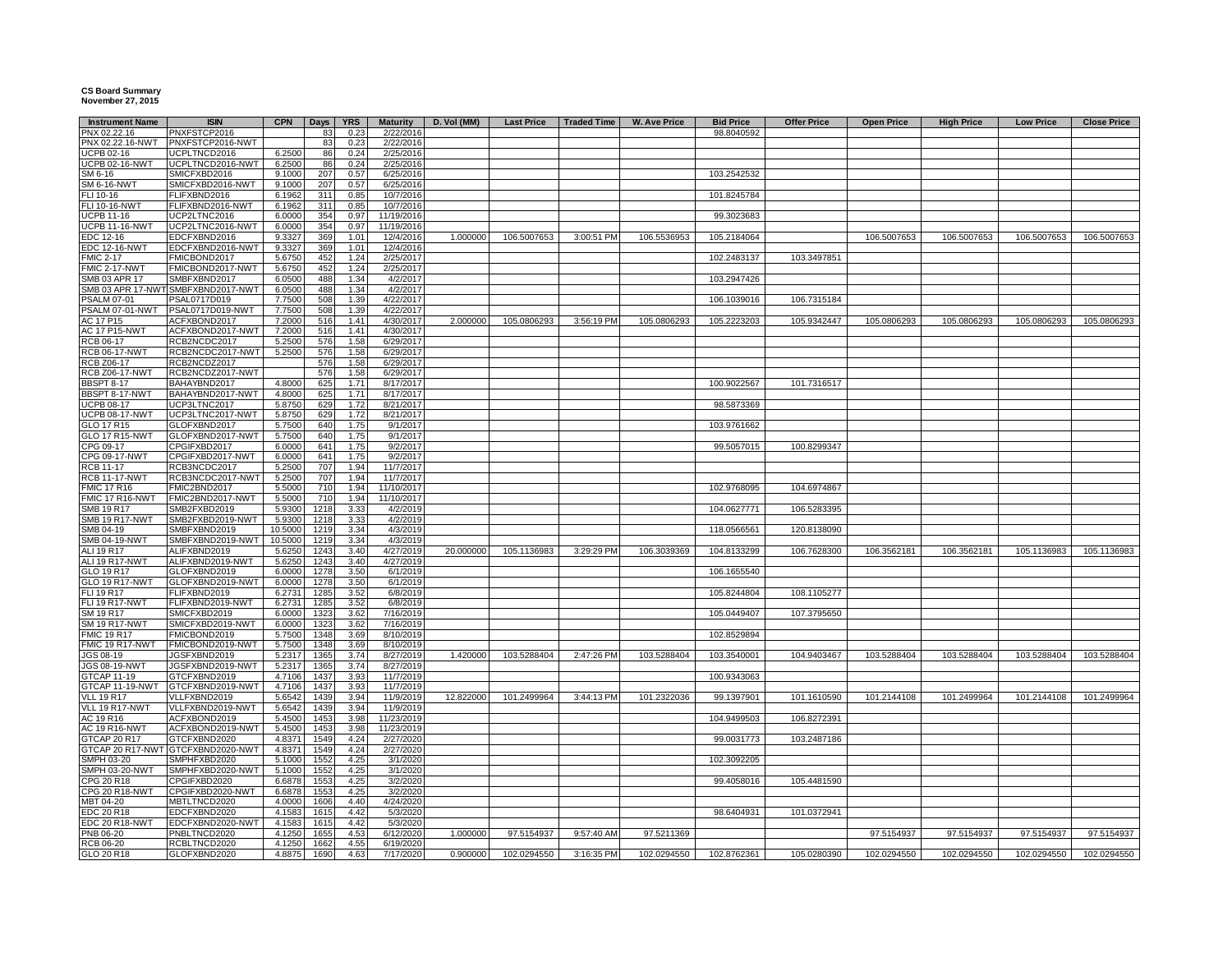| <b>Instrument Name</b>                     | <b>ISIN</b>                      | <b>CPN</b>       | <b>Days</b>  | <b>YRS</b>   | <b>Maturity</b>        | D. Vol (MM) | <b>Last Price</b> | <b>Traded Time</b> | <b>W. Ave Price</b> | <b>Bid Price</b> | <b>Offer Price</b> | <b>Open Price</b> | <b>High Price</b> | <b>Low Price</b> | <b>Close Price</b> |
|--------------------------------------------|----------------------------------|------------------|--------------|--------------|------------------------|-------------|-------------------|--------------------|---------------------|------------------|--------------------|-------------------|-------------------|------------------|--------------------|
| GLO 20 R18-NWT                             | GLOFXBND2020-NWT                 | 4.8875           | 1690         | 4.63         | 7/17/2020              |             |                   |                    |                     |                  |                    |                   |                   |                  |                    |
| <b>SLTC 20 R18</b>                         | SLTCFXBD2020                     | 4.9925<br>4.9925 | 1726         | 4.73<br>4.73 | 8/22/2020              |             |                   |                    |                     | 97.3908146       |                    |                   |                   |                  |                    |
| SLTC 20 R18-NWT<br>BDO 10-20               | SLTCFXBD2020-NWT<br>BDO2LTNC2020 | 3.7500           | 1726<br>1771 | 4.85         | 8/22/2020<br>10/6/2020 |             |                   |                    |                     |                  |                    |                   |                   |                  |                    |
| ALI 20 R19                                 | ALIFXBND2020                     | 4.6250           | 1775         | 4.86         | 10/10/2020             |             |                   |                    |                     | 101.8674445      | 104.0745641        |                   |                   |                  |                    |
| <b>ALI 20 R19-NWT</b>                      | ALIFXBND2020-NWT                 | 4.6250           | 1775         | 4.86         | 10/10/2020             |             |                   |                    |                     |                  |                    |                   |                   |                  |                    |
| <b>HOUSE 10-20</b>                         | HOUSEFBD2020                     | 6.2080           | 1781         | 4.88         | 10/16/2020             |             |                   |                    |                     | 100.2397445      | 103.0068594        |                   |                   |                  |                    |
| HOUSE 10-20-NWT                            | HOUSEFBD2020-NWT                 | 6.2080           | 1781         | 4.88         | 10/16/2020             |             |                   |                    |                     |                  |                    |                   |                   |                  |                    |
| AEV 11-20                                  | AEV2FXBD2020                     | 4.4722           | 1802         | 4.93<br>4.93 | 11/6/2020              | 2.500000    | 100.9819961       | 11:46:46 AM        | 100.9825230         | 100.9825230      | 103.4646531        | 100.9819961       | 100.9819961       | 100.9819961      | 100.9819961        |
| <b>AEV 11-20-NWT</b><br>FLI 20 R19         | AEV2FXBD2020-NWT<br>FLIFXBND2020 | 4.4722<br>4.8562 | 1802<br>1804 | 4.94         | 11/6/2020<br>11/8/2020 |             |                   |                    |                     | 101.1242607      | 103.8168379        |                   |                   |                  |                    |
| <b>FLI 20 R19-NWT</b>                      | FLIFXBND2020-NWT                 | 4.8562           | 1804         | 4.94         | 11/8/2020              |             |                   |                    |                     |                  |                    |                   |                   |                  |                    |
| AEV 20 R19                                 | AEVFXBND2020                     | 4.4125           | 1817         | 4.97         | 11/21/2020             |             |                   |                    |                     | 99.6115028       | 103.2218714        |                   |                   |                  |                    |
| AEV 20 R19-NWT                             | AEVFXBND2020-NWT                 | 4.4125           | 1817         | 4.97         | 11/21/2020             |             |                   |                    |                     |                  |                    |                   |                   |                  |                    |
| <b>MER 20 P19</b>                          | MERFXBND2020                     | 4.3750           | 1838         | 5.03         | 12/12/2020             |             |                   |                    |                     | 100.7892326      |                    |                   |                   |                  |                    |
| <b>MER 20 P19-NWT</b><br><b>TEL 21 R19</b> | MERFXBND2020-NWT<br>TELFXBND2021 | 4.3750<br>5.2250 | 1838<br>1894 | 5.03<br>5.19 | 12/12/2020<br>2/6/2021 |             |                   |                    |                     | 103.3321474      |                    |                   |                   |                  |                    |
| <b>TEL 21 R19-NWT</b>                      | TELFXBND2021-NWT                 | 5.2250           | 1894         | 5.19         | 2/6/2021               |             |                   |                    |                     |                  |                    |                   |                   |                  |                    |
| ABS 21 R19                                 | ABSFXBND2021                     | 5.3350           | 1898         | 5.20         | 2/10/2021              |             |                   |                    |                     | 98.1469901       |                    |                   |                   |                  |                    |
| <b>ABS 21 R19-NWT</b>                      | ABSFXBND2021-NWT                 | 5.3350           | 1898         | 5.20         | 2/10/2021              |             |                   |                    |                     |                  |                    |                   |                   |                  |                    |
| ROCK 21 R19                                | ROCKFXBD2021                     | 5.0932           | 1903         | 5.21         | 2/15/2021              |             |                   |                    |                     | 99.9679057       | 102.7382338        |                   |                   |                  |                    |
| ROCK 21 R19-NWT                            | ROCKFXBD2021-NWT                 | 5.0932           | 1903         | 5.21         | 2/15/2021              |             |                   |                    |                     |                  |                    |                   |                   |                  |                    |
| SMPH 02-21<br>SMPH 02-21-NWT               | SMPH2FBD2021<br>SMPH2FBD2021-NWT | 4.5095<br>4.5095 | 1913<br>1913 | 5.24         | 2/25/2021<br>2/25/2021 | 47.430000   | 100.5079255       | 3:13:19 PM         | 100.5085372         | 99.9996074       | 100.5089884        | 100.5101998       | 100.5101998       | 100.5079255      | 100.5079255        |
| JGS 21 R19                                 | JGSFXBND2021                     | 5.2442           | 1915         | 5.24<br>5.24 | 2/27/2021              |             |                   |                    |                     | 102.8443187      |                    |                   |                   |                  |                    |
| JGS 21 R19-NWT                             | JGSFXBND2021-NWT                 | 5.2442           | 1915         | 5.24         | 2/27/2021              |             |                   |                    |                     |                  |                    |                   |                   |                  |                    |
| <b>MNTC 21 R19</b>                         | MNTCFXBD2021                     | 5.0700           | 1947         | 5.33         | 3/31/2021              |             |                   |                    |                     | 102.3281976      |                    |                   |                   |                  |                    |
| MNTC 21 R19-NWT                            | MNTCFXBD2021-NWT                 | 5.0700           | 1947         | 5.33         | 3/31/2021              |             |                   |                    |                     |                  |                    |                   |                   |                  |                    |
| SMB 21 R19                                 | SMBFXBND2021                     | 5.5000           | 1949         | 5.34         | 4/2/2021               |             |                   |                    |                     | 103.9692422      | 106.1507938        |                   |                   |                  |                    |
| SMB 21 R19-NWT                             | SMBFXBND2021-NWT                 | 5.5000           | 1949<br>1956 | 5.34         | 4/2/2021               |             |                   |                    |                     |                  |                    |                   |                   |                  |                    |
| LBP 04-21<br><b>VLL 21 R19</b>             | LBPLTNCD2021<br>VLLFXBND2021     | 3.7500<br>5.9437 | 1986         | 5.36<br>5.44 | 4/9/2021<br>5/9/2021   |             |                   |                    |                     | 98.5947427       |                    |                   |                   |                  |                    |
| VLL 21 R19-NWT                             | VLLFXBND2021-NWT                 | 5.9437           | 1986         | 5.44         | 5/9/2021               |             |                   |                    |                     |                  |                    |                   |                   |                  |                    |
| AC 05-21                                   | ACFXBOND2021                     | 6.8000           | 1989         | 5.45         | 5/12/2021              | 10.000000   | 114.4191311       | 3:37:31 PM         | 114.4324711         | 112.5992192      | 115.2286908        | 114.4191311       | 114.4191311       | 114.4191311      | 114.4191311        |
| AC 05-21-NWT                               | ACFXBOND2021-NWT                 | 6.8000           | 1989         | 5.45         | 5/12/2021              |             |                   |                    |                     |                  |                    |                   |                   |                  |                    |
| SM 21 R19                                  | SMICFXBD2021                     | 5.2958           | 1996         | 5.46         | 5/19/2021              |             |                   |                    |                     | 103.3277246      | 105.8016970        |                   |                   |                  |                    |
| SM 21 R19-NWT                              | SMICFXBD2021-NWT                 | 5.2958           | 1996         | 5.46         | 5/19/2021              |             |                   |                    |                     |                  |                    |                   |                   |                  |                    |
| CHI 21 R19<br>CHI 21 R19-NWT               | CHIFXBND2021<br>CHIFXBND2021-NWT | 5.3200<br>5.3200 | 2014<br>2014 | 5.51<br>5.51 | 6/6/2021<br>6/6/2021   | 0.050000    | 99.1528059        | 11:53:58 AM        | 99.1528059          | 99.1528059       |                    | 99.1528059        | 99.1528059        | 99.1528059       | 99.1528059         |
| GTCAP 21 R19                               | GTCFXBND2021                     | 5.1965           | 2076         | 5.68         | 8/7/2021               |             |                   |                    |                     | 102.6738276      |                    |                   |                   |                  |                    |
| GTCAP 21 R19-NWT                           | GTCFXBND2021-NWT                 | 5.1965           | 2076         | 5.68         | 8/7/2021               |             |                   |                    |                     |                  |                    |                   |                   |                  |                    |
| <b>SMPH 21 R19</b>                         | SMPHFXBD2021                     | 5.2006           | 2101         | 5.75         | 9/1/2021               |             |                   |                    |                     | 102.2556272      |                    |                   |                   |                  |                    |
| SMPH 21 R19-NWT                            | SMPHFXBD2021-NWT                 | 5.2006           | 2101         | 5.75         | 9/1/2021               |             |                   |                    |                     |                  |                    |                   |                   |                  |                    |
| CPG 21 R20<br>CPG 21 R20-NWT               | CPGIFXBD2021<br>CPGIFXBD2021-NWT | 6.9758<br>6.9758 | 2102<br>2102 | 5.75<br>5.75 | 9/2/2021<br>9/2/2021   |             |                   |                    |                     | 98.7193559       |                    |                   |                   |                  |                    |
| AP 21 R19                                  | APCFXBND2021                     | 5.2050           | 2110         | 5.78         | 9/10/2021              |             |                   |                    |                     | 103.3093780      | 104.4751420        |                   |                   |                  |                    |
| AP 21 R19-NWT                              | APCFXBND2021-NWT                 | 5.2050           | 2110         | 5.78         | 9/10/2021              |             |                   |                    |                     |                  |                    |                   |                   |                  |                    |
| MBT 11-21                                  | MBTLTNCD2021                     | 4.2500           | 2182         | 5.97         | 11/21/2021             | 25.500000   | 92.2464506        | 2:16:13 PM         | 92.3720102          |                  |                    | 98.6480178        | 98.6480178        | 92.2464506       | 92.2464506         |
| FLI 21 R20                                 | <b>LIFXBND2021</b>               | 5.4000           | 2195         | 6.01         | 12/4/2021              |             |                   |                    |                     | 102.7198905      | 105.7969194        |                   |                   |                  |                    |
| <b>FLI 21 R20-NWT</b>                      | <b>ELIFXBND2021-NWT</b>          | 5.4000           | 2195         | 6.01         | 12/4/2021              |             |                   |                    |                     |                  |                    |                   |                   |                  |                    |
| <b>RLC 02-22</b><br><b>RLC 02-22-NWT</b>   | RLCFXBND2022<br>RLCFXBND2022-NWT | 4.8000<br>4.8000 | 2276<br>2276 | 6.23         | 2/23/202<br>2/23/2022  |             |                   |                    |                     | 99.1971932       | 102.7001842        |                   |                   |                  |                    |
| SMB 22 R19                                 | SMBFXBND2022                     | 6.6000           | 2314         | 6.23<br>6.34 | 4/2/2022               |             |                   |                    |                     | 108.5889387      | 110.5877401        |                   |                   |                  |                    |
| <b>SMB 22 R19-NWT</b>                      | SMBFXBND2022-NWT                 | 6.6000           | 2314         | 6.34         | 4/2/2022               |             |                   |                    |                     |                  |                    |                   |                   |                  |                    |
| ALI 22 R19                                 | ALIFXBND2022                     | 6.0000           | 2339         | 6.40         | 4/27/2022              |             |                   |                    |                     | 107.2566246      | 111.1989852        |                   |                   |                  |                    |
| ALI 22 R19-NWT                             | ALIFXBND2022-NWT                 | 6.0000           | 2339         | 6.40         | 4/27/2022              |             |                   |                    |                     |                  |                    |                   |                   |                  |                    |
| ALI 22 4.5                                 | ALI2FXBD2022                     | 4.5000           | 2341         | 6.41         | 4/29/2022              | 0.050000    | 100.0515341       | 11:57:41 AM        | 100.0515341         | 100.0515341      | 102.7997661        | 100.0515341       | 100.0515341       | 100.0515341      | 100.0515341        |
| ALI 22 4.5-NWT<br><b>SLTC 22 R20</b>       | ALI2FXBD2022-NWT<br>SLTCFXBD2022 | 4.5000<br>5.5796 | 2341<br>2364 | 6.41<br>6.47 | 4/29/2022<br>5/22/2022 |             |                   |                    |                     | 98.4176403       | 106.6141817        |                   |                   |                  |                    |
| SLTC 22 R20-NWT                            | SLTCFXBD2022-NWT                 | 5.5796           | 2364         | 6.47         | 5/22/2022              |             |                   |                    |                     |                  |                    |                   |                   |                  |                    |
| <b>HOUSE 22 R20</b>                        | HOUSEFBD2022                     | 6.1310           | 2419         | 6.62         | 7/16/2022              |             |                   |                    |                     | 97.7594538       |                    |                   |                   |                  |                    |
| HOUSE 22 R20-NWT                           | HOUSEFBD2022-NWT                 | 6.1310           | 2419         | 6.62         | 7/16/2022              |             |                   |                    |                     |                  |                    |                   |                   |                  |                    |
| SM 22 R19                                  | SMICFXBD2022                     | 6.9442           | 2419         | 6.62         | 7/16/2022              | 10.000000   | 114.4668324       | 3:14:40 PM         | 114.4770983         | 112.3395706      | 114.4770983        | 114.4668324       | 114.4668324       | 114.4668324      | 114.4668324        |
| SM 22 R19-NWT                              | SMICFXBD2022-NWT                 | 6.9442           | 2419         | 6.62         | 7/16/2022              |             |                   |                    |                     |                  |                    |                   |                   |                  |                    |
| AEV 22 R20                                 | AEVFXBND2022                     | 5.0056           | 2440         | 6.68         | 8/6/2022               |             |                   |                    |                     | 101.4543342      |                    |                   |                   |                  |                    |
| AEV 22 R20-NWT<br><b>FLI 22 R20</b>        | AEVFXBND2022-NWT<br>FLIFXBND2022 | 5.0056<br>5.3567 | 2440<br>2454 | 6.68<br>6.72 | 8/6/2022<br>8/20/2022  |             |                   |                    |                     | 103.1804100      |                    |                   |                   |                  |                    |
| <b>FLI 22 R20-NWT</b>                      | FLIFXBND2022-NWT                 | 5.3567           | 2454         | 6.72         | 8/20/2022              |             |                   |                    |                     |                  |                    |                   |                   |                  |                    |
| GTCAP 23 R20                               | GTCFXBND2023                     | 5.0937           | 2645         | 7.24         | 2/27/2023              |             |                   |                    |                     | 91.9304225       |                    |                   |                   |                  |                    |
| GTCAP 23 R20-NWT                           | GTCFXBND2023-NWT                 | 5.0937           | 2645         | 7.24         | 2/27/2023              |             |                   |                    |                     |                  |                    |                   |                   |                  |                    |
| EDC 23 R19                                 | EDCFXBND2023                     | 4.7312           | 2710         | 7.42         | 5/3/2023               |             |                   |                    |                     | 91.0844844       |                    |                   |                   |                  |                    |
| EDC 23 R19-NWT                             | EDCFXBND2023-NWT                 | 4.7312           | 2710         | 7.42         | 5/3/2023               |             |                   |                    |                     |                  |                    |                   |                   |                  |                    |
| GLO 23 R20                                 | GLOFXBND2023                     | 5.2792           | 2785         | 7.62         | 7/17/2023              |             |                   |                    |                     | 98.6297463       |                    |                   |                   |                  |                    |